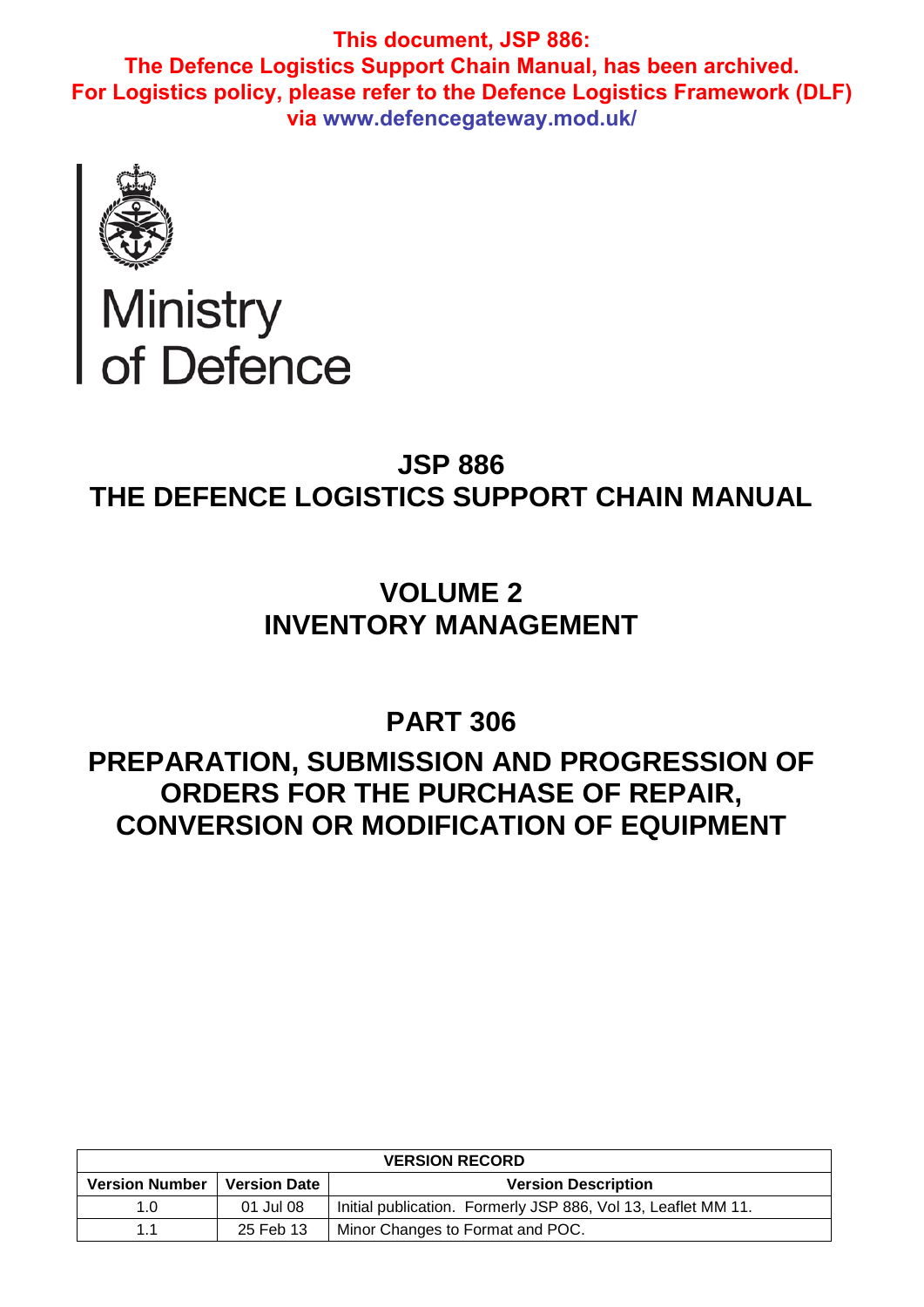Contents:

| CHAPTER 1: PREPARATION, SUBMISSION AND PROGRESSION OF ORDERS FOR          |  |
|---------------------------------------------------------------------------|--|
| THE PURCHASE, REPAIR, CONVERSION OR MODIFICATION OF EQUIPMENT1            |  |
|                                                                           |  |
|                                                                           |  |
|                                                                           |  |
|                                                                           |  |
|                                                                           |  |
| DENOMINATION OF QUANTITY (D OF Q), PRIMARY PACKAGING QUANTITIES (PPQ) AND |  |
|                                                                           |  |
|                                                                           |  |
|                                                                           |  |
|                                                                           |  |
|                                                                           |  |
|                                                                           |  |
|                                                                           |  |
|                                                                           |  |
|                                                                           |  |
|                                                                           |  |
|                                                                           |  |
|                                                                           |  |
| CONTRACTOR'S PERSONNEL ENGAGED ON WORK AT RAF LOCATIONS IN GERMANY 7      |  |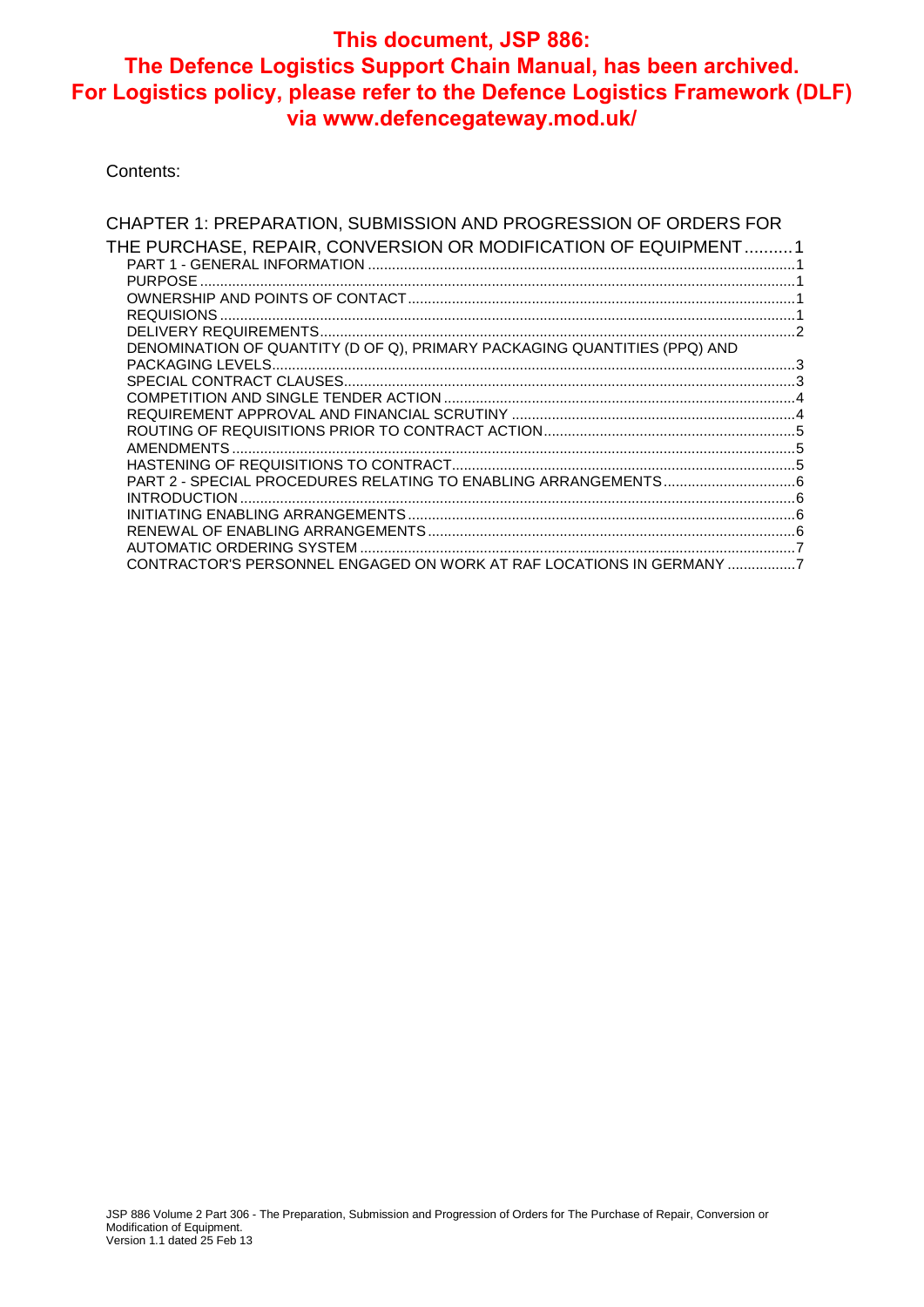#### **CHAPTER 1: PREPARATION, SUBMISSION AND PROGRESSION OF ORDERS FOR THE PURCHASE, REPAIR, CONVERSION OR MODIFICATION OF EQUIPMENT**

1. This leaflet is divided into 2 parts:

a. **Part 1**. General Information on Requisitions and Enabling Arrangements raised by Support Management Branches (SMB's).

b. **Part 2.** Procedures applicable to the raising of requisitions for the initiation and renewal of enabling arrangements by SMB's. These are the preferred method of procurement within the RAF and MDG's are to make maximum use of this procedure.

#### **PART 1 - GENERAL INFORMATION**

#### **PURPOSE**

2. The purpose of this leaflet is to clarify requisition orders. A requisition is the financially approved notification of a requirement submitted by a MDG which authorises the Contracts Branch to supply goods and services specified in the requisition. Requisitions can be used to initiate contract action for initial provisioning or re-provisioning, for repair, conversion or modification of equipment, or for the provision of contractors' services.

#### **OWNERSHIP AND POINTS OF CONTACT**

- 3. The policy for Direct Supply Schemes is sponsored by DES JSC SCM-SCPol-Conv2.
	- a. The Sponsor contact details, for questions regarding technical content are:

DESJSCSCM-SCPol-Conv2 Tel: Mil: 9679 Ext 81381. Civ: 030679 81381.

b. For questions regarding presentation and accessability of this document contact the Document Editor:

DES JSC SCM-SCPol Editorial Team Tel: Mil: 9679 Ext 80953. Civ: 030 679 80953.

#### **REQUISIONS**

- 4. MDGs can be notified of a need to raise requisitions by a variety of sources including:
	- a. Outputs or advice from the SCCS.
	- b. Advice from the Contracts Branch.
	- c. Initial Provisioning Spares list or Modification Leaflet.
	- d. Requests from equipment sponsors (Project Offices).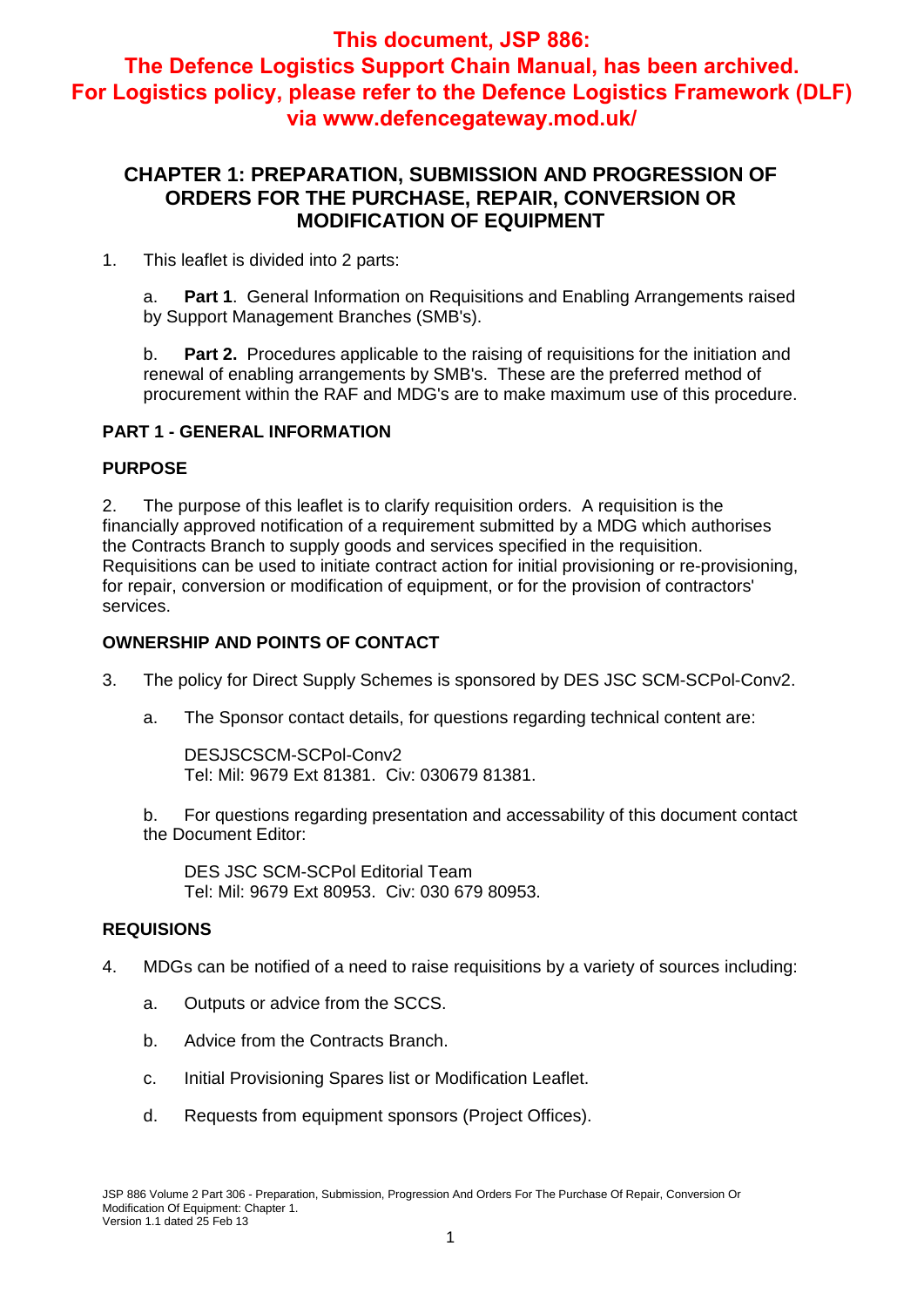5. Requisitions are normally raised in manuscript or typewritten form, but can be generated by the SCCS (as R014/R015 outputs) on the instruction of the Range Manager. The Range Manager is responsible for selecting and raising the correct requisition form from the list at Annex  $A^{\underline{1}}$ .

- 6. Separate requisitions or orders are to be raised for the following requirements:
	- a. Initial Provisioning Requirements.
	- b. Re-provisioning Requirements.
	- c. Repair or Modification of a piece of equipment.
	- d. Amendments or cancellations to existing requisitions.
	- e. Requirements to be actioned by separate Contracts Branches.
	- f. Urgent Requisitions.
	- g. Each type (not mark) of aero engine.
	- h. Contractors Working Parties or Services.

7. Each requisition or order is to be given a unique serial number allocated from a register maintained in the Branch. Numbers are to be taken up from the register sequentially with the last 2 digits of the serial number indicating the year the requisition is raised. Any documents produced by the SCCS will contain a computer generated reference number.

8. Requisitions or orders are to contain the full nomenclature of the items concerned as shown in FAP 1086, a schedule of parts or other documents. In addition, the full part number and technical specification are to be quoted when available. Computer generated orders or requisitions use an abbreviation of the nomenclature, but will include the part number and specification detail on the item record.

#### **DELIVERY REQUIREMENTS**

9. The requisition is to identify the required point of delivery from the following options:

- a. To the appropriate DSDC unit for stocks.
- b. Direct to a UK unit.
- c. To the DSDC unit for onward shipment to a nominated UK unit.
- d. To the supplier for self to self delivery, or to another contractor.

10. The requisition is to specify the commencement and completion dates of deliveries. All computer generated orders will detail the delivery schedules required. These will be based on the calculation contained in Leaflet MG 6/3 of the SCCS and MJDI (POC) User Guide, accessed from JSP 886 Volume 30.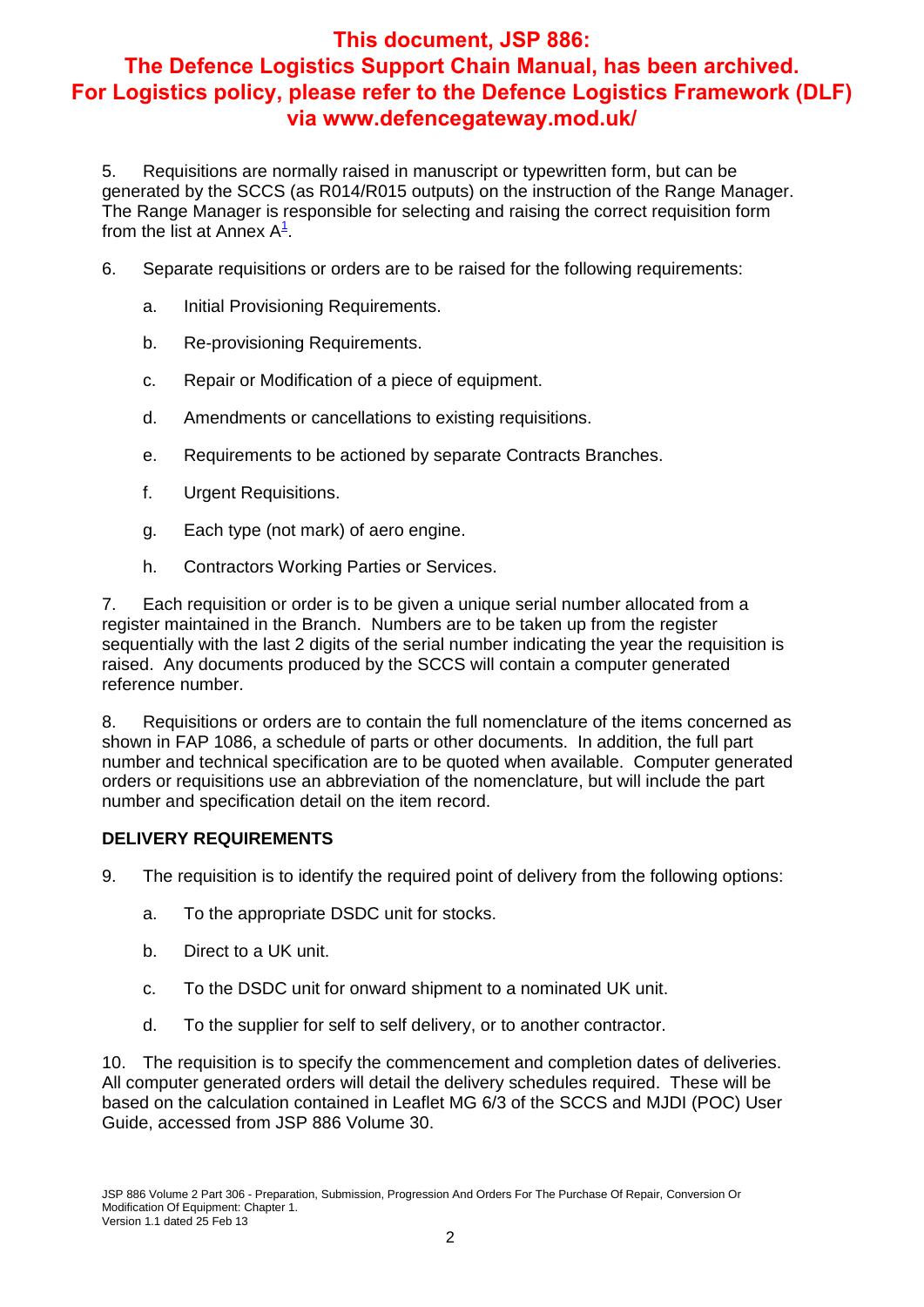11. Wherever possible SMBs are to use the delivery schedules calculated by the computer; however, if such information is unavailable the following formula can be used to determine the number of months that available assets will last before reprovisioning is required.

Number of Months' Assets Held = Available Assets GFDR

12. The number of months assets can then be compared with the ROP to establish whether a shortfall is likely to occur. Where such a shortfall is identified, the requirement is to be treated as a priority and delivery is to be requested to begin before the date when the Hastening Action Level (HAL) will be reached. If phased delivery is required, the completion date is to reflected a period equal to ROP + DWSL from the date of the original requisition.

13. Where no shortfall is identified within the ROP, the requirement may be treated as routine. In such circumstances, delivery is to be requested to commence by a date not later than end of the ROP from the date of the original requisition. If the delivery is to be phased, the completion date is to be at an even rate between the commencement and completion dates.

14. Under no circumstances is the term 'ASAP' to be used as an indication of the urgency of delivery requirements.

#### **DENOMINATION OF QUANTITY (D OF Q), PRIMARY PACKAGING QUANTITIES (PPQ) AND PACKAGING LEVELS**

15. The requisition or order is to specify the D of Q, PPQ and approved Standard Packing Level for each item ordered. This information is available from SCCS records or previous orders. However, these should be re-validated to ensure the parameters are still valid and appropriate. Explanations of the D of Q and Military Packaging Levels are contained in Leaflets MM 24 and MM 196 respectively. In case of any doubt regarding D of Q and Packaging Levels advice is to be sought from CTS Packaging.

#### **SPECIAL CONTRACT CLAUSES**

16. A requisition or order is to specify any special clauses which are required. A full list of the standard conditions of Defence Contracts (DEFCON) is published in DEFCON 313A (List of Contract Conditions). Contracts will ensure that any contract contains the minimum legal requirements; however, any additional special clauses required are to be stipulated on the requisition. Moreover, a Contracts Branch may enter specific clauses of its own.

17. Instances will arise when, under the terms of the proposed contract, issues are required from RAF stocks to support the work being carried out under contract. The SMB is to ensure that requirements of this kind are included in the requisition. The procedures for including this kind of clause are described in the following leaflets:

- a. Embodiment Loan MM 87.
- b. Contractor's Bonded Store Scheme MM 86.
- c. Contractor's Repair Support Procedure MM 85.

JSP 886 Volume 2 Part 306 - Preparation, Submission, Progression And Orders For The Purchase Of Repair, Conversion Or Modification Of Equipment: Chapter 1. Version 1.1 dated 25 Feb 13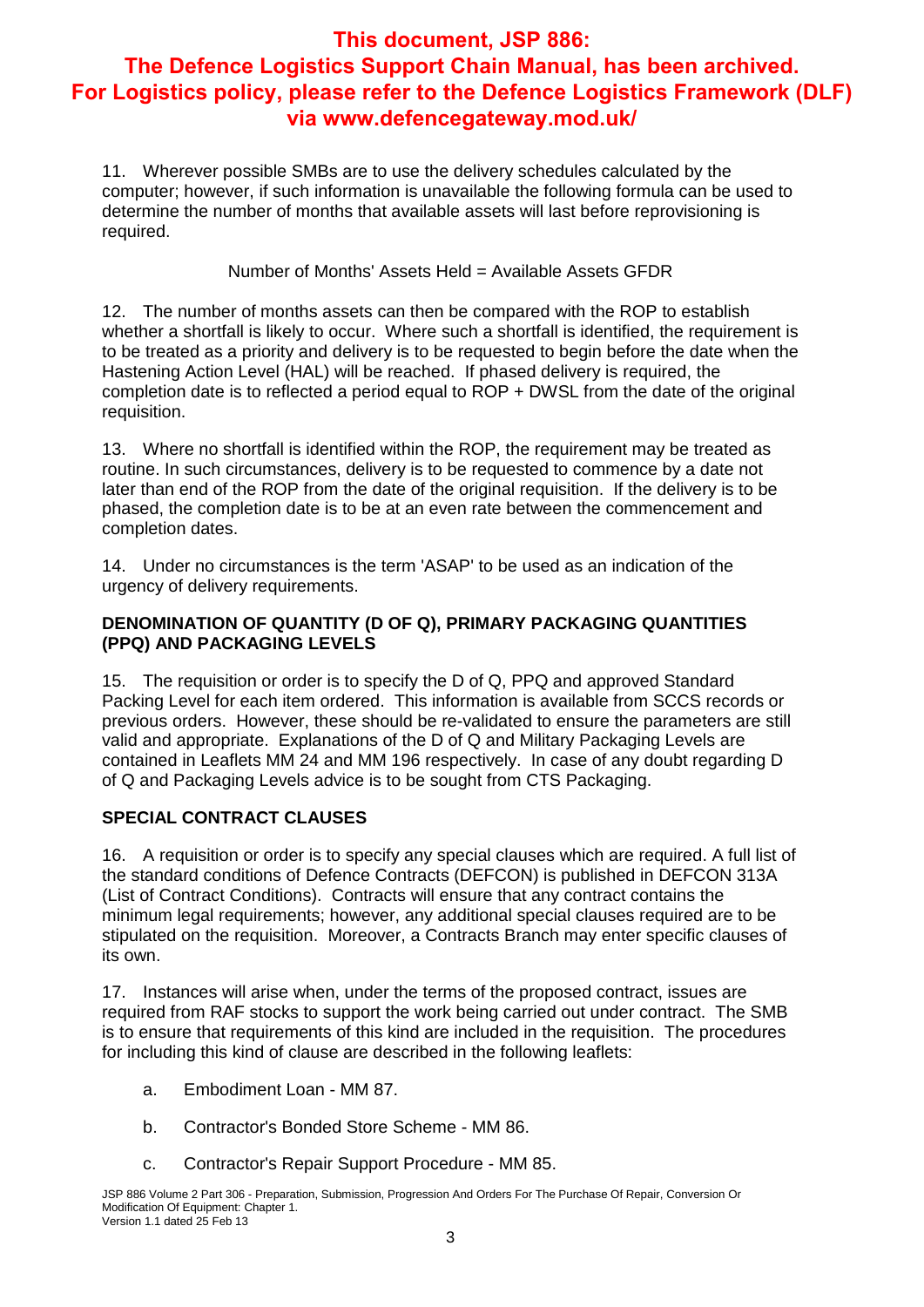#### **COMPETITION AND SINGLE TENDER ACTION**

18. In pursuit of the 'Value for Money' initiative, all parties involved in the procurement process are to seek increased competition in the tendering for contracts. The Multi Discipline Group (MDG) is to assist the Contracts Branches in identifying those areas where the introduction of competition is both possible and practical, and in identifying potential tender bidders. This is done by annotating requisitions with the appropriate detail.

19. The Contracts Branch will only proceed with a single tender requisition in exceptional circumstances. The only occasions when single tender action is considered appropriate are:

a. Where the equipment to be purchased is confirmed as being a proprietary item.

b. Where the equipment concerned has been subject to recent tender action, making further tender action pointless.

c. Where the priority of the requirement, or the value of the items to be ordered militates against a full competition.

20. Special regulations apply to higher value single-tender requisitions. Where singletender action is contemplated on a requisition valued at between £2.5 million and £5 million, the prior approval of the Director of Contracts (Air) is to be obtained. Where the value of a requisition is between £5 million and £10 million Ministerial approval is required. Support Management Staff are to liaise with Contract Officers to prepare such cases for submission.

21. One of the most important vehicles for extending the use of competitive tendering is to publish details of future contract plans in the Defence Contracts Bulletin. This document is designed to draw the attention of potential suppliers to the contracts let by the MOD and to encourage the smaller contractors to offer their services as a sub or main contractor. The Defence Contracts Bulletin is published by the MOD Procurement Executive (PE), Directorate of Procurement Policy (DPP), Defence Suppliers Service (DSS). All potential contracts with a value of £500,000 or more (£250,000 for clothing ranges) are to be included in this bulletin. The Range Manager is responsible for ensuring that the contract is included in this bulletin by completing Paragraphs 2, 3 and 10 of the appropriate MOD Contracts Bulletin proforma published by Cequel and submitting it to the Contracts Branch with the requisition. **This action is mandatory***,* even if the requisition is for single tender action. The form can be obtained from:

> Defence Suppliers Service Room 431, St George's Court, 14 New Oxford Street, LONDON WC1A 1EJ.

Tel: Mil: 969199-561008 Civil:0171 3056108.

#### **REQUIREMENT APPROVAL AND FINANCIAL SCRUTINY**

22. A requisition only bears one requirement approval signature, and each requisition raised is to be approved at the appropriate level of delegated financial authority. Requisitions must be complete before authorised by the person holding the financial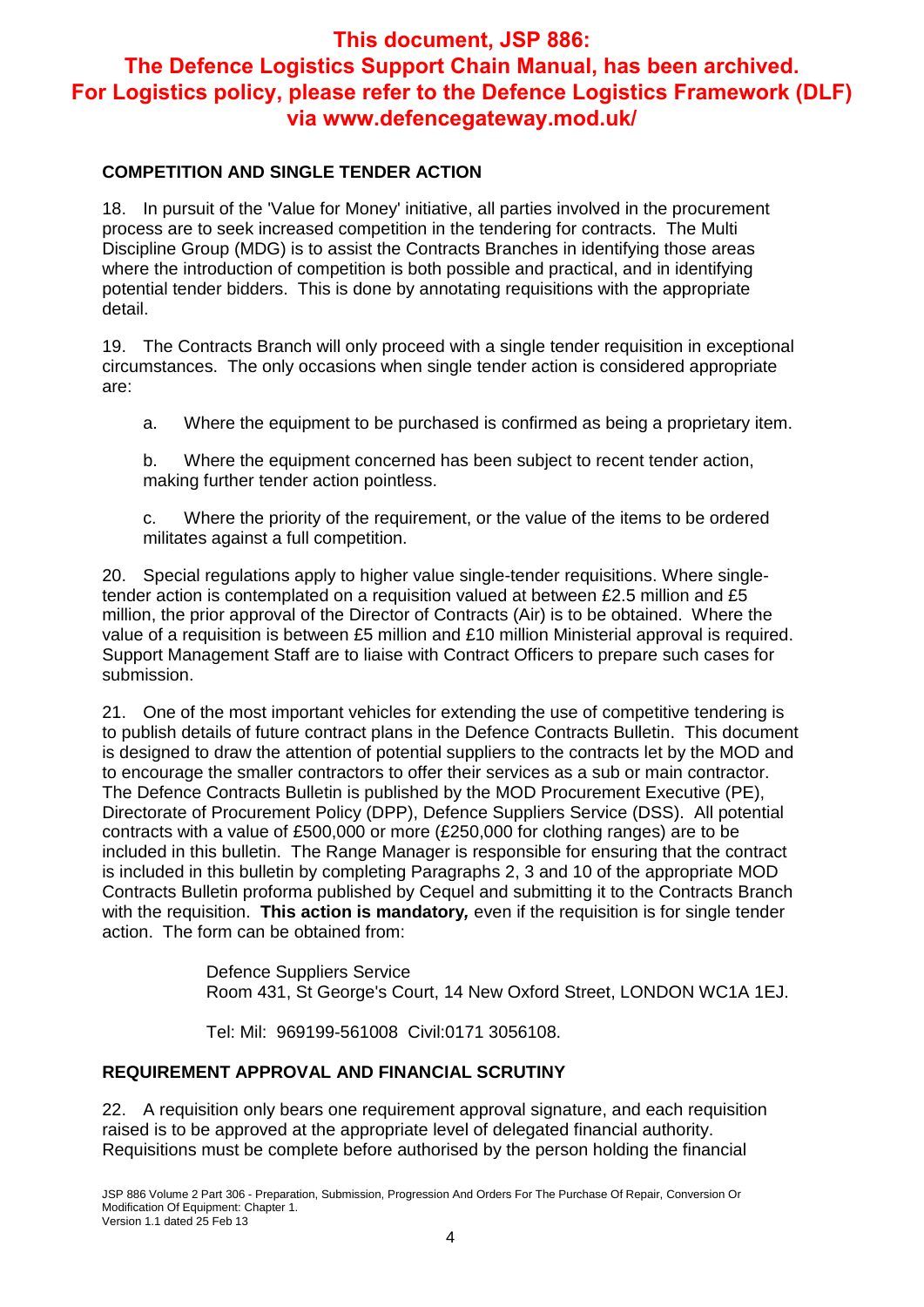authority. Under MOD Management Strategy, this authority is delegated in writing to individuals throughout a MDG and is generally limited by the grade, rank and experience of the person concerned. Individual Letters of Delegation contain full details of the financial powers delegated and of the financial scrutiny that is required in accordance with JSP 414 prior to signature.

23. Contracts Branches are to receive the originally signed requisition containing an original signature. However, to distinguish the original from a photocopy, the requisition should be signed in any colour other than black. Photocopies are acceptable for administrative purposes.

#### **ROUTING OF REQUISITIONS PRIOR TO CONTRACT ACTION**

24. The officer within the IP who signs the Requisition is personally responsible for its contents and for ensuring that it contains sufficient information to enable the Contracts Officer to award a contract. Specialist advice is often required on Quality Assurance and technical matters and, before signing a requisition, the Approving Officer is to confirm that the views of all the relevant supply, technical and other Project staff have been sought and incorporated. Until such time as MDGs are fully integrated and co-located, each MDG is to formulate its own procedures covering the routing of requisitions to ensure that all relevant information is included before they are passed to contracts staff.

#### **AMENDMENTS**

25. Amendment lists (ALs) to requisitions are to be submitted on the appropriate form and are to bear the serial number of the original requisition and AL No. Any amendments that require an alteration to the potential expenditure against a requisition are to be signed at the appropriate delegated level applicable to the new total expenditure.

#### **HASTENING OF REQUISITIONS TO CONTRACT**

26. The Head of Cell (HOC) Support Manager is responsible for monitoring the progress of a requisition to ensure that the resultant contract is awarded in sufficient time to allow the contractor to meet the required delivery schedule.

27. Requisition action taken within SMBs can be split into 2 broad categories which result in the issue of either Demand Ordering System (DOS) Contracts or Single/Multi-line contracts for the supply, repair and/or conversion/modification of specified ranges of equipment. The progression of each type of requisition will require differing action by SMBs as detailed below:

#### a. **Demand Ordering System Requisitions:**

- (1) 2 months prior to contract start date HOC.
- (2) 1 month prior to contract start date HOS.
- (3) 2 weeks prior to contract date HOB.
- (4) At required contract start date DD.
- (5) 1 month after required contract start date Director.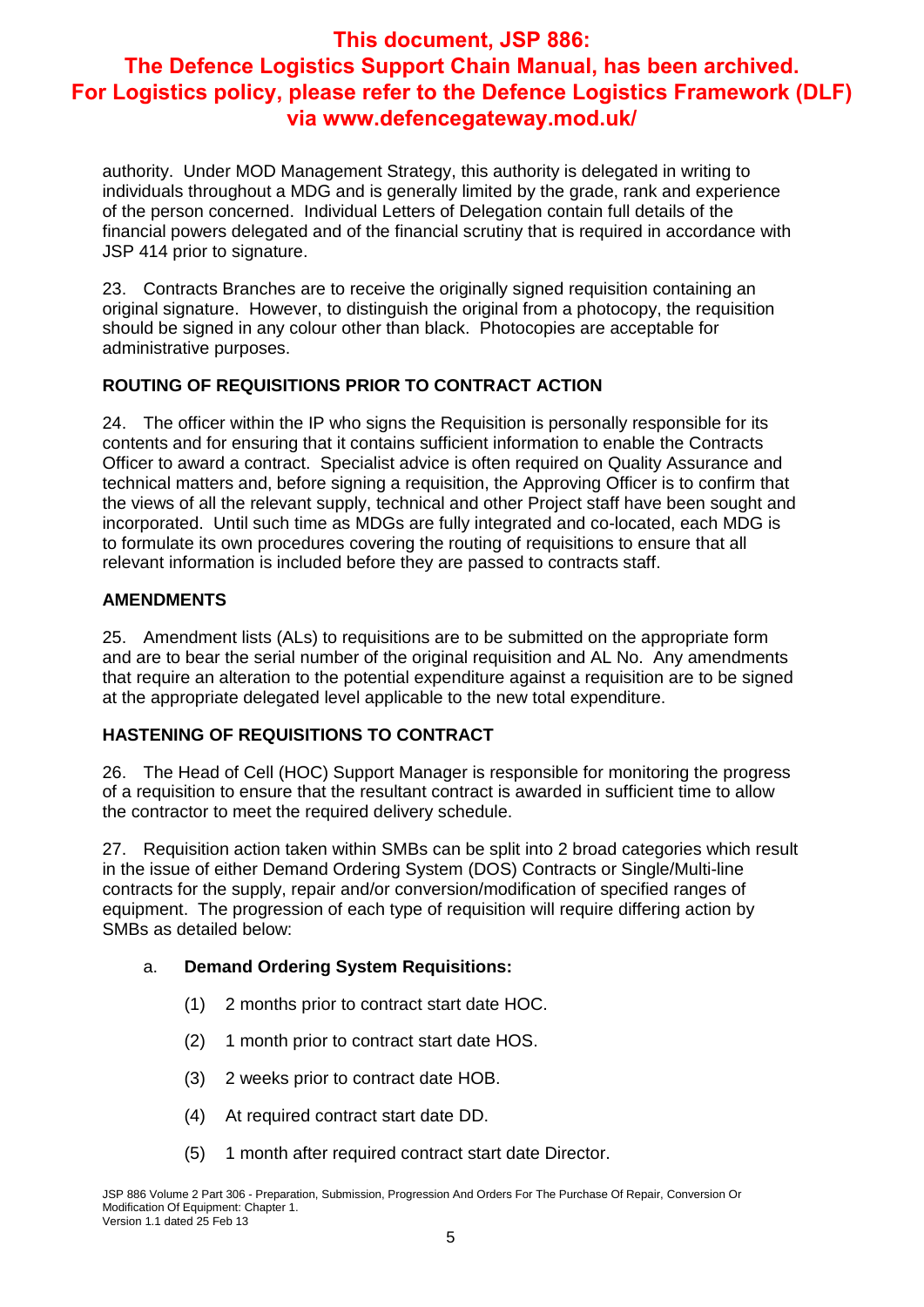#### b. **Non-DOS Requisitions**:

- (1) 5 months from date of requisition HOS.
- (2) 6 months from date of requisition HOB.
- (3) 7 months from date of requisition DD.
- (4) 8 months from date of requisition Director.

28. To enable any long overdue requisitions to be raised with the higher management levels within the appropriate organisations, it is essential to demonstrate that effective progression action has been taken from an early date. A permanent record of all progression activities should therefore be maintained on the requisition file / folder. The key to ensuring the timely issue of contracts will always be to ensure that requisition action is initiated in sufficient time to allow for the full Administrative Lead Time (ALT) period prior to the anticipated contract commencement date.

29. When the need arises to cancel a requisition which has not progressed to Contract, the Range Manager is to withdraw the requirement at the earliest opportunity. This will avoid unnecessary work by other departments. The cancellation document is to include the serial number of the original requisition and is to be distributed as per the requisition it cancels.

#### **PART 2 - SPECIAL PROCEDURES RELATING TO ENABLING ARRANGEMENTS**

#### **INTRODUCTION**

30. Enabling Arrangements provide facilities for designated Demand Authorities to place orders for the supply, repair, conversion and modification of spares, or the provision of services. The enabling arrangement is the authoritative basis for acceptance of any orders for equipment or services specified within the contract. The Enabling Arrangement should state the agreed duration of the contract.

#### **INITIATING ENABLING ARRANGEMENTS**

31. Enabling Arrangements are the preferred method of procurement in the RAF and MDGs are to make the maximum use of such facilities. Accordingly Support Managers are to review requisition registers regularly to assess the feasibility of introducing new Enabling Contracts to replace other methods of procurement.

32. After identifying items, or groups of items, suitable for an Enabling Contract, Support Managers are to obtain the prior consent of the Projects and Contracts Branches to the proposed contract. These authorities may respond that an existing running contract is to be used instead by including the SMB on the list of Demanding Authorities. The Army and RN Supply Branches use Running Contracts as a perfectly acceptable alternative to the Demand Order System.

#### **RENEWAL OF ENABLING ARRANGEMENTS**

33. The Support Manager is responsible for ensuring that requisitions are raised to continue contract cover. It is important that replacement requisitions are raised in